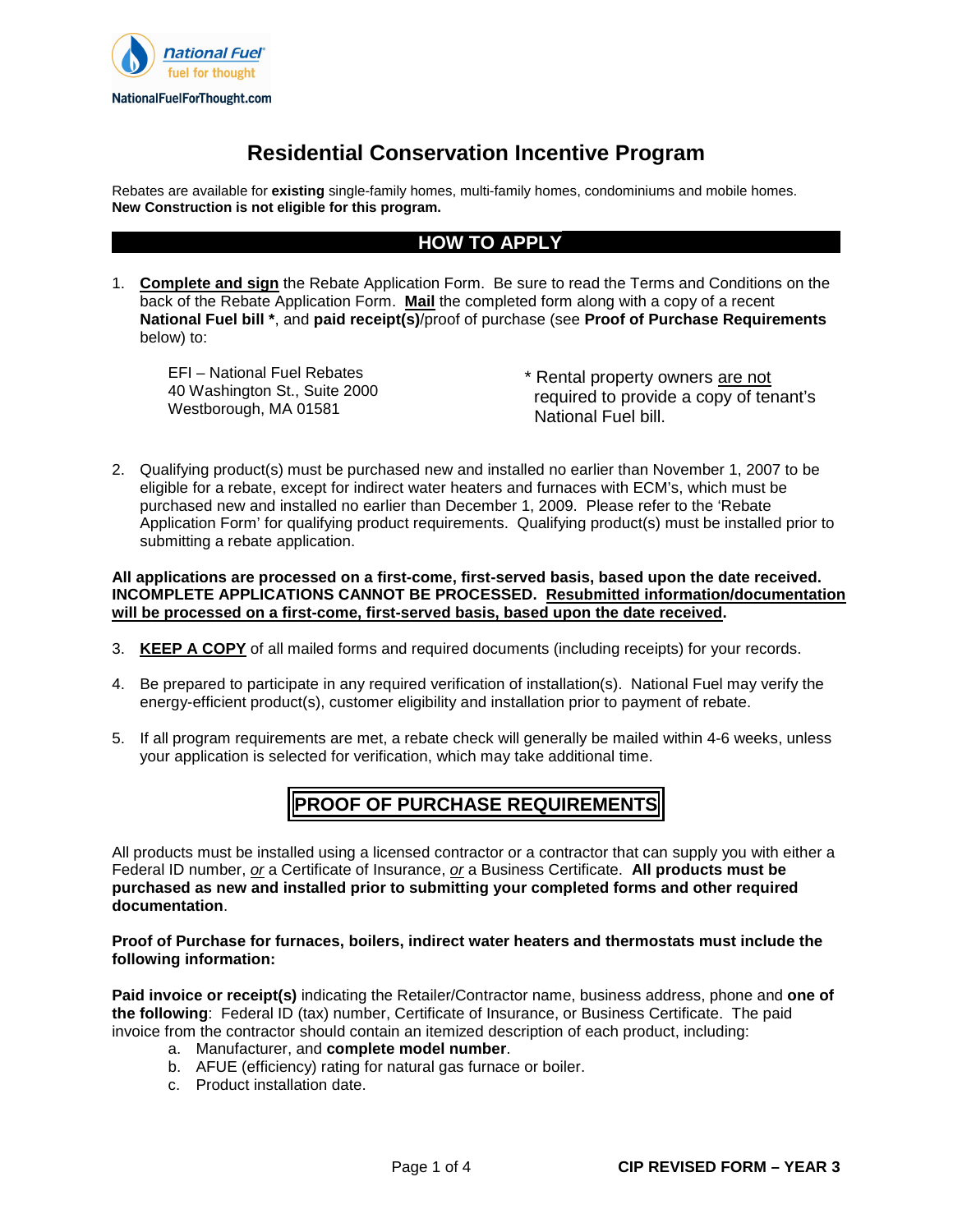

# **REBATE PROGRAM CHECKLIST**

We appreciate your participation in our Conservation Incentive Program. In order to ensure proper processing of your rebate, please:

- □ Note that new construction is not eligible for this program.
- $\Box$  Note that all products must be installed using a licensed contractor, or a contractor that can supply you with either a Federal ID number, or a Certificate of Insurance, or a Business Certificate.
- Complete, sign and enclose the Rebate Application Form. INCOMPLETE APPLICATIONS CANNOT BE PROCESSED. Resubmitted information/documentation will be processed on a first-come, first-served basis, based upon the date received.
- Include a copy of a recent National Fuel bill, and a paid receipt/proof of purchase document that lists purchase date(s), as well as manufacturer, model number, and Efficiency Rating (AFUE) for natural gas furnaces and boilers. See **Proof of Purchase Requirements** on Page 1.

### **Rental Property owner please note**:

- a) When you have purchased and installed a qualified conservation measure in a rental property, proof of ownership (such as a copy of a recent tax bill) must be provided. The address shown on the proof of ownership must match the install address listed on the Rebate Application Form.
- b) **Rental property owners are not required to provide tenant's gas account number**.
- □ Keep a copy of all submitted documents for your records.

Questions? Call toll-free at 1-877-285-7824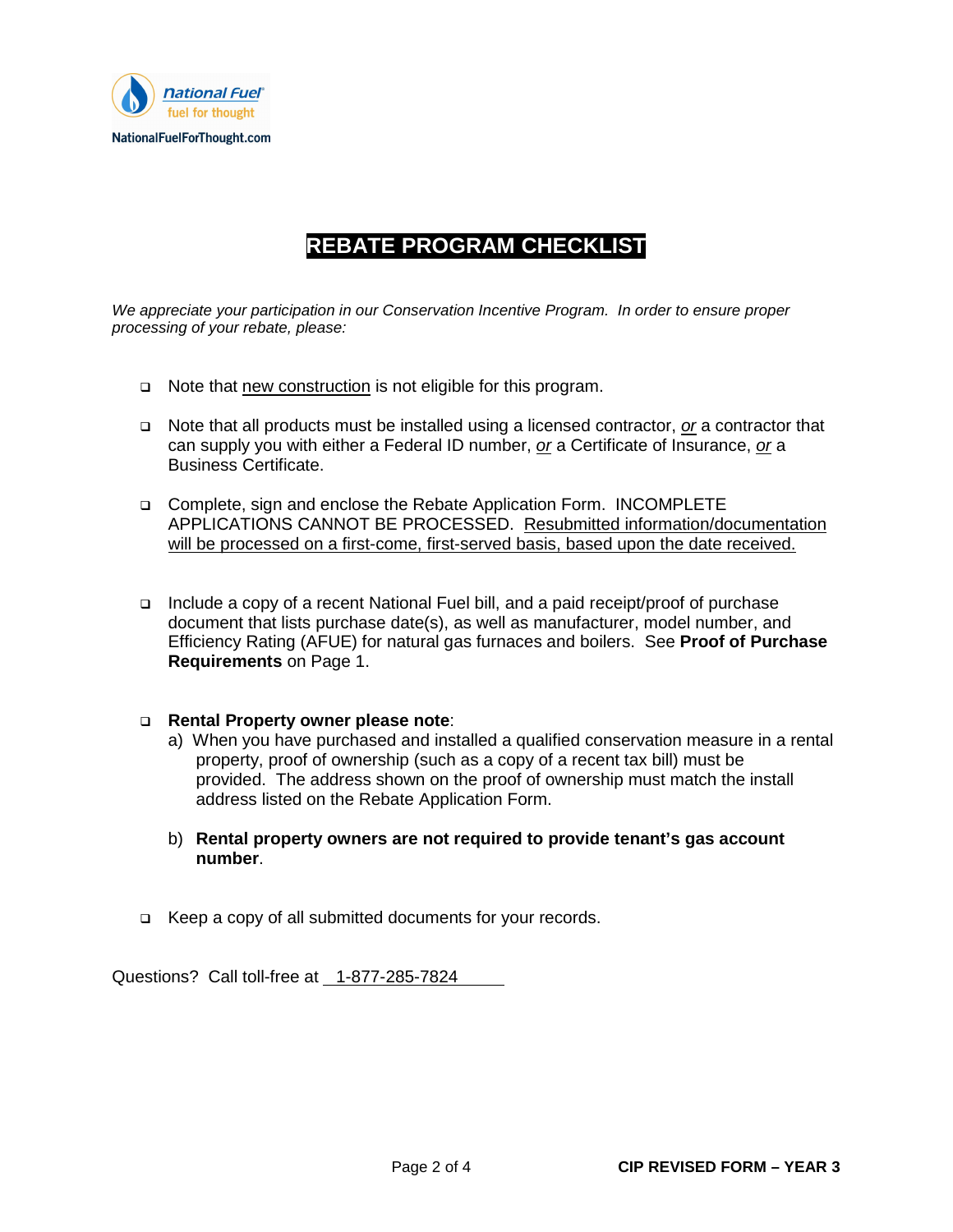

## **Residential Rebate Application Form**

| NationalFuelForThought.com                                                            |                                                |                                                                                                                                                                                                                                                                      |                                                                                                                                     |                                                                                                                                                                         |
|---------------------------------------------------------------------------------------|------------------------------------------------|----------------------------------------------------------------------------------------------------------------------------------------------------------------------------------------------------------------------------------------------------------------------|-------------------------------------------------------------------------------------------------------------------------------------|-------------------------------------------------------------------------------------------------------------------------------------------------------------------------|
| <b>REQUIRED CUSTOMER INFORMATION</b>                                                  |                                                |                                                                                                                                                                                                                                                                      |                                                                                                                                     | Please complete and sign this form and include with proof of purchase documents.                                                                                        |
| A separate form must be completed for each National Fuel account                      |                                                |                                                                                                                                                                                                                                                                      |                                                                                                                                     |                                                                                                                                                                         |
| National Fuel Account # (located below name on bill)                                  |                                                |                                                                                                                                                                                                                                                                      |                                                                                                                                     |                                                                                                                                                                         |
| Note: Rental property owners are not required to provide tenant's gas account number. |                                                |                                                                                                                                                                                                                                                                      |                                                                                                                                     |                                                                                                                                                                         |
| First and Last Name (as it appears on National Fuel bill)                             |                                                |                                                                                                                                                                                                                                                                      |                                                                                                                                     |                                                                                                                                                                         |
| <b>Install Address</b>                                                                | Apt. #<br>City<br>State                        |                                                                                                                                                                                                                                                                      | Zip code                                                                                                                            |                                                                                                                                                                         |
| Payee First and Last Name (if different from above)                                   |                                                |                                                                                                                                                                                                                                                                      |                                                                                                                                     |                                                                                                                                                                         |
| Mailing Address (if different from above)                                             | Apt. #<br>City<br>State                        |                                                                                                                                                                                                                                                                      | Zip code                                                                                                                            |                                                                                                                                                                         |
| (Area Code)                                                                           | Daytime Telephone                              |                                                                                                                                                                                                                                                                      | E-mail address                                                                                                                      |                                                                                                                                                                         |
| Is this a fuel conversion? $\Box$ Yes $\Box$ No If yes, from what fuel type?          |                                                |                                                                                                                                                                                                                                                                      |                                                                                                                                     |                                                                                                                                                                         |
| <b>Measure</b>                                                                        | Quantity<br><b>Purchased (A)</b>               |                                                                                                                                                                                                                                                                      | <b>Rebate Amount (B)</b>                                                                                                            | Rebate<br>Total (A x B)                                                                                                                                                 |
| <b>Forced Air Furnace</b><br><b>Minimum AFUE</b><br>(Efficiency) 90%                  | $\frac{1}{\sqrt{1-\frac{1}{2}}}\text{Unit(s)}$ | Model #                                                                                                                                                                                                                                                              | \$300/Unit<br><u> 1989 - Johann Barn, mars ann an t-Amhair ann an t-Amhair an t-Amhair ann an t-Amhair an t-Amhair ann an t-Amh</u> | \$                                                                                                                                                                      |
| Forced Air Furnace with<br><b>ECM</b><br><b>Minimum AFUE</b><br>(Efficiency) 90%      | Unit(s)                                        | Brand/Make:<br>Model #                                                                                                                                                                                                                                               | \$400/Unit<br><u> 1989 - Johann Barn, mars an t-Amerikaansk politiker (</u>                                                         | $\begin{array}{c} \begin{array}{c} \begin{array}{c} \begin{array}{c} \end{array} \\ \begin{array}{c} \end{array} \end{array} \end{array} \end{array} \end{array}$<br>\$ |
| <b>Hot Water Boiler</b><br><b>Minimum AFUE</b><br>(Efficiency) 85%                    | Unit(s)                                        | Model #                                                                                                                                                                                                                                                              | \$400/Unit<br><u> 1989 - Johann Stoff, Amerikaansk politiker († 1908)</u>                                                           | \$                                                                                                                                                                      |
| <b>Steam Boiler</b><br><b>Minimum AFUE</b><br>(Efficiency) 81%                        | $\nu$ Unit(s)                                  | Brand/Make:<br>Model #<br>Date Installed:                                                                                                                                                                                                                            | \$200/Unit                                                                                                                          | \$                                                                                                                                                                      |
| Energy Star ® Labeled<br>Programmable<br>Thermostat *                                 | Unit $(s)$                                     | Brand/Make: ___________<br>Model #<br>Date Installed: University of the University of the University of the University of the University of the University of the University of the University of the University of the University of the University of the Universi | \$25/Unit                                                                                                                           | \$                                                                                                                                                                      |
| <b>Indirect Water Heater</b>                                                          | Unit(s)                                        | Brand/Make:<br>Model #                                                                                                                                                                                                                                               | \$300/Unit                                                                                                                          | \$                                                                                                                                                                      |
| Please see #2 in Terms & Conditions for<br>installation requirements.                 |                                                |                                                                                                                                                                                                                                                                      | <b>Total Rebate</b>                                                                                                                 | \$                                                                                                                                                                      |

**\* Must be installed by a contractor in conjunction with a furnace or boiler replacement** 

I CERTIFY THAT THE INFORMATION I HAVE PROVIDED IS TRUE AND CORRECT AND THE PRODUCT(S) AND/OR EQUIPMENT FOR WHICH I AM REQUESTING A REBATE MEET<br>THE REQUIREMENTS IN THIS APPLICATION. I HAVE READ AND UNDERSTAND THE TERMS AND